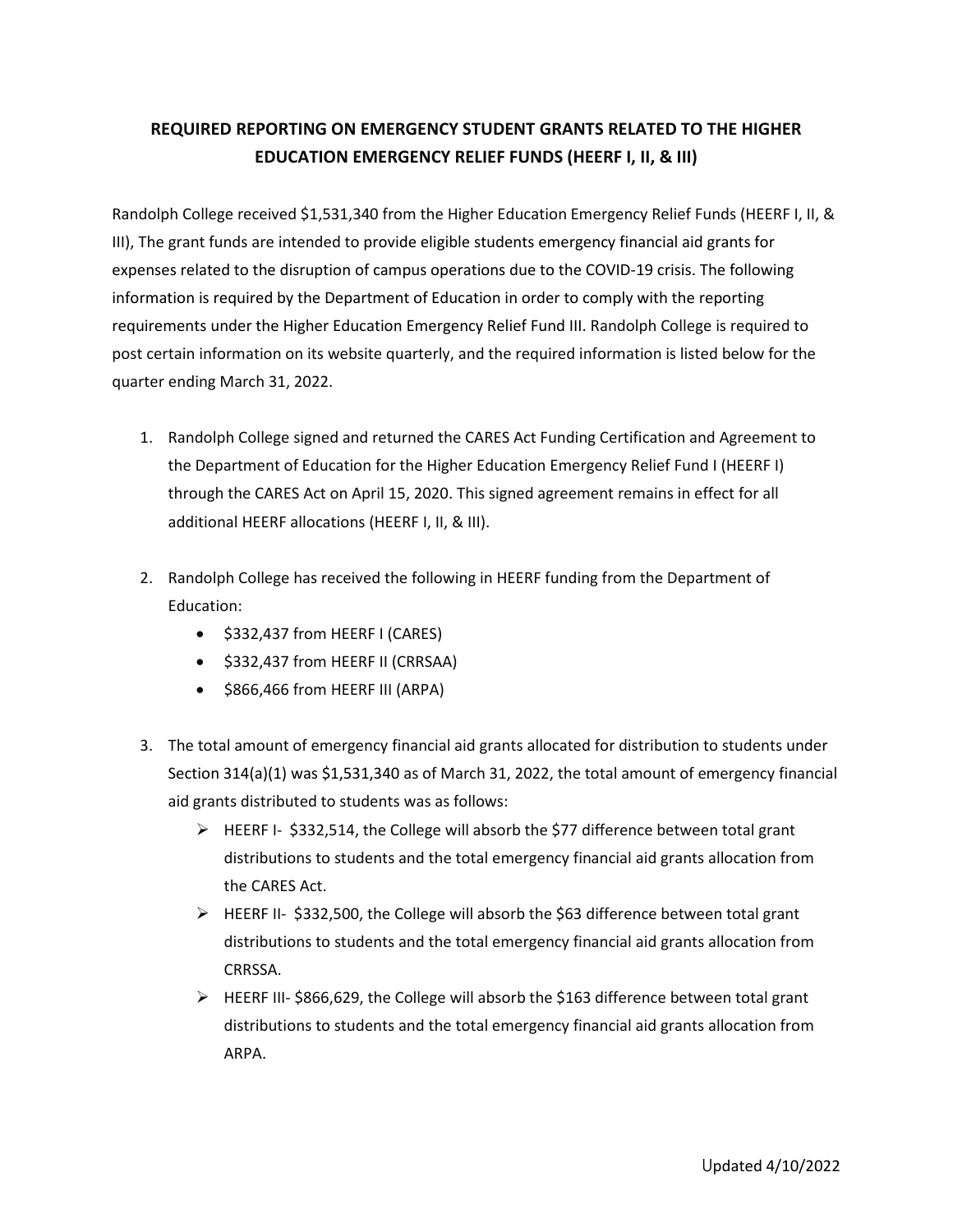- 4. The estimated total number of students at Randolph College eligible to participate under Section 314(a)(1) are as follows:
	- HEERF I (CARES) was 490
	- HEERF II (CRRSAA) was 494
	- HEERF III (ARPA) was 543
- 5. As of March 31, 2022 the total number of students who have received an emergency financial aid grant under Section 314(a)(1) are as follows:
	- HEERF I (CARES) was 490
	- HEERF II was 494
	- HEERF III was 543
- 6. In an effort to get relief into the hands of students as soon as possible and to help qualified students, Randolph distributed its pool of HEERF funds as follows:
	- $\triangleright$  HEERF I (CARES)- funds totaling \$332,437 were distributed to enrolled students who are in a degree program, have a 2019-20 FAFSA on file with Randolph, and meet the Section 484 criteria. As with other institutions of higher education, 75% of Randolph's CARES Act allocation was based on enrollment of Pell grant recipients, while the remaining 25% was based on total enrollment. Therefore, Randolph is allocating 75% of its CARES Act funding evenly to students who received Pell grants during the Spring 2020 semester, and the remaining 25% evenly to all other eligible students. This formula results in each Pell student receiving an award of \$1,222, and each non-Pell student receiving an award of \$291.
	- HEERF II (CRRSAA)- funds totaling \$302,437 were distributed in May 2021, and no application was required for these initial distributions. These awards were made directly to undergraduate and graduate students who were enrolled in a degree program in the Spring 2021 semester. Because the CRRSAA required that institutions prioritize students with exceptional need, the College allocated 75% of this initial pool of HEERF II funds evenly to students who received Pell grants during the Spring 2021 semester, and the remaining 25% evenly to all other eligible students. This formula resulted in each Pell student receiving an award of \$1,281, and each non-Pell student receiving an award of \$239. This allocation method was consistent with the College's treatment of its HEERF I student awards which were distributed last year. Additionally, the College reserved the remaining \$30,000 of its total HEERF II student allocation for appeals, requiring the completion of a Higher Education Emergency Relief Fund (HEERF) II Grant Appeal Application. Appeals were considered on a first-come, first-serve basis. As of June 30, 2021, the appeals pool was exhausted, and no future HEERF II awards will be available.
	- $\triangleright$  HEERF III totaling \$866,466 were distributed in December 2021 and no application was required for these distributions. These awards were made directly to undergraduate and graduate students who were enrolled in a degree program in the Fall 2021 semester. Because the ARPA required that institutions prioritize students with exceptional need,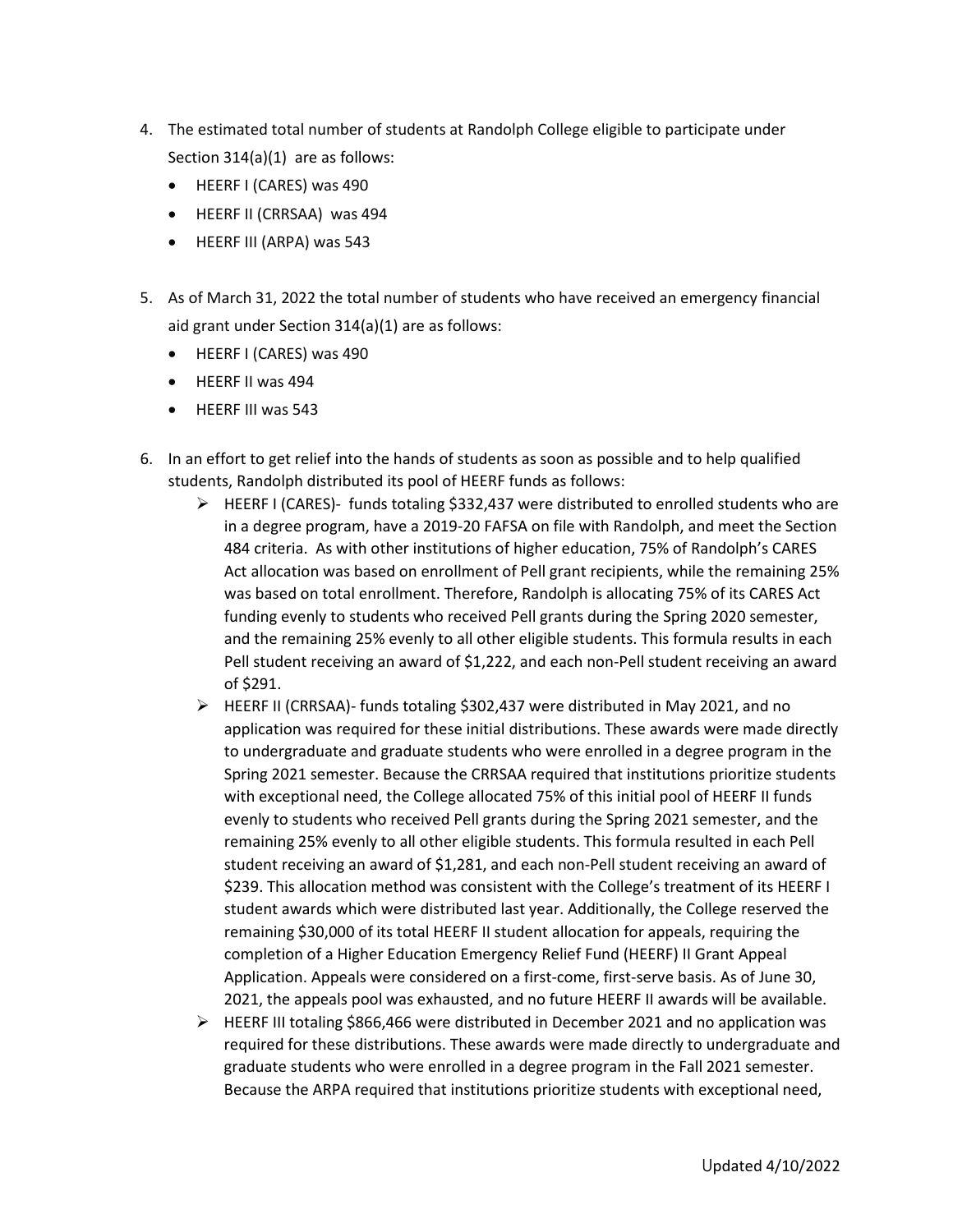the College allocated 75% of this initial pool of HEERF III funds evenly to students who received Pell grants during the Fall 2021 semester, and the remaining 25% evenly to all other eligible students. This formula resulted in each Pell student receiving an award of \$3,475, and each non-Pell student receiving an award of \$609. This allocation method was consistent with the College's treatment of its HEERF I and HEERF II student awards which were distributed last year.

- 7. Students receiving HEERF distributions were notified on the following dates with the following information:
	- $\triangleright$  HEERF I

After communicating with students who had not filed a 2019-20 FAFSA and allowing time for these students to file a 2019-20 FAFSA within a reasonable deadline thereafter, the College sent its initial email to all eligible students regarding the CARES Act emergency financial aid process on May 29, 2020. Since the College is requiring eligible students to self-certify whether or not they incurred eligible expenses due to the COVID-19 disruption, the College has continued to send periodic reminder emails to students who have not yet submitted the required CARES Act Distribution Form.

On September 21, 2020, the College sent a final email reminder to all eligible students who still had not submitted the required CARES Act Distribution Form.

The purpose of this email was to inform them that if the College did not receive his/her form by September 30, 2020, then the College will interpret the non-response as confirmation he/she is not eligible for the CARES Act award and will then reallocate his/her potential award to other eligible recipients. In the end, the College redistributed its remaining funding evenly to all 359 eligible recipients (i.e., students who self-certified their eligibility to receive these awards via the process noted above) with a second grant of \$163.24 to each student. The College cut these checks to such students on October 23, 2020.

The College created the Randolph CARES Act Emergency Aid website as an information resource for students, including a FAQ section. A link to this web page has been included in all applicable emails to students regarding the CARES Act emergency financial aid process.

 $\triangleright$  HEERF II, April 16, 2021

Dear Randolph Students and Families,

As a result of Congress passing the Coronavirus Response and Relief Supplemental Appropriations Act (CRRSAA), Randolph has been allocated \$332,437 in emergency student aid as part of the Higher Education Emergency Relief Fund (HEERF) II to assist eligible students. While this is the second such allocation of funding for students since the onset of the pandemic, following the HEERF I allocation from the CARES Act of the same amount in spring 2020, the guidance from the Department of Education (ED) regarding the use of these funds has somewhat changed. These financial aid grants from the CRRSAA can be used for any component of the student's cost of attendance or for emergency costs that arise due to coronavirus, such as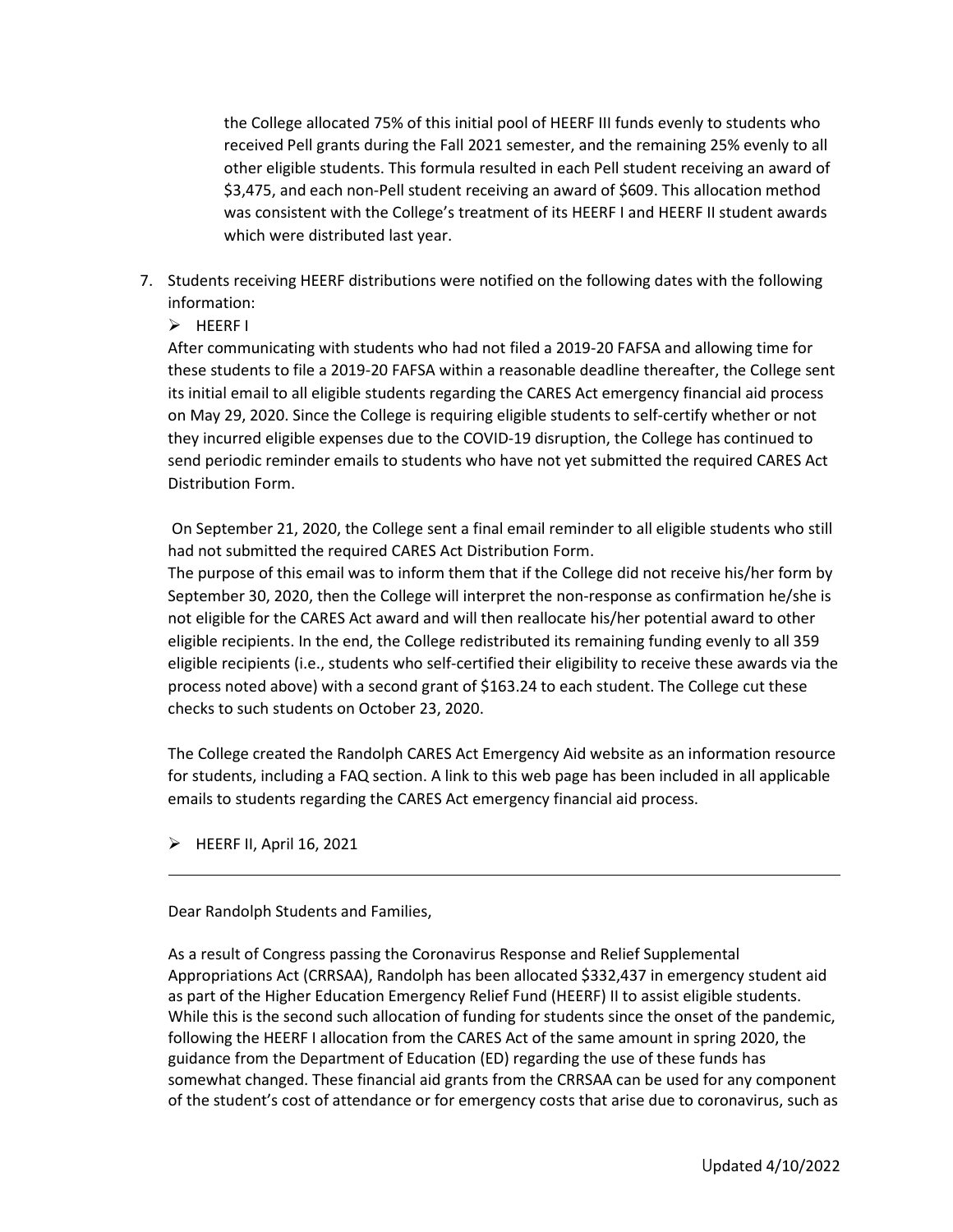tuition, food, housing, health care (including mental health care), or child care. The CRRSAA requires that institutions prioritize students with exceptional need, such as students who receive Pell grants, and authorizes grants to students exclusively enrolled in distance education. Additionally, international, DACA, and undocumented students are not currently eligible to receive these funds.

In an effort to get relief into the hands of students as soon as possible and to help qualified students, Randolph will distribute its initial pool of HEERF II funds totaling \$302,437 in early to mid May, and no application will be required for these initial distributions. These awards will be made directly to undergraduate and graduate students who are enrolled in a degree program in the Spring 2021 semester. Because the CRRSAA requires that institutions prioritize students with exceptional need, the College will be allocating 75% of this initial pool of HEERF II funds evenly to students who received Pell grants during the Spring 2021 semester, and the remaining 25% evenly to all other eligible students. This formula results in each Pell student receiving an award of \$1,281, and each non-Pell student receiving an award of \$239. This allocation method is consistent with the College's treatment of its HEERF I student awards which were distributed last year.

A student can request to have his/her HEERF II award applied directly to the tuition account to pay towards outstanding charges. To have the grant applied to your student account, you must complete an [authorization agreement](https://docs.google.com/forms/d/e/1FAIpQLSfbMAZZHACheETrp7lDUrqmFXr2F5brEzkFkIxjYWwsXLhEYg/viewform?usp=sf_link) by next Friday, April 23. If applied to your student account, any HEERF II funds remaining after your balance has been paid will be mailed to your billing address on file. Alternatively, if you do not want your grant applied to your student account, then no additional action is required, and a check will be mailed to the student's billing address on or around May 7.

Additionally, the College has reserved the remaining \$30,000 of its total HEERF II student allocation for appeals, requiring the completion of the [Higher Education Emergency Relief Fund](https://docs.google.com/forms/d/e/1FAIpQLScc5zFQ2sMO50aRGQ3H84zC31XnuG3vZ7X2OKn2ZaaOPn_qxQ/viewform?usp=sf_link)  [\(HEERF\) II Grant Appeal Application.](https://docs.google.com/forms/d/e/1FAIpQLScc5zFQ2sMO50aRGQ3H84zC31XnuG3vZ7X2OKn2ZaaOPn_qxQ/viewform?usp=sf_link) Appeals will be considered on a first-come, first-serve basis. Once the appeals pool is exhausted, no future HEERF II awards will be available.

We are fully committed to our students' ability to continue their academic progress and thankful for the role that the HEERF II funding will play in supporting that vital mission.

Sincerely,

Brad Bateman, President

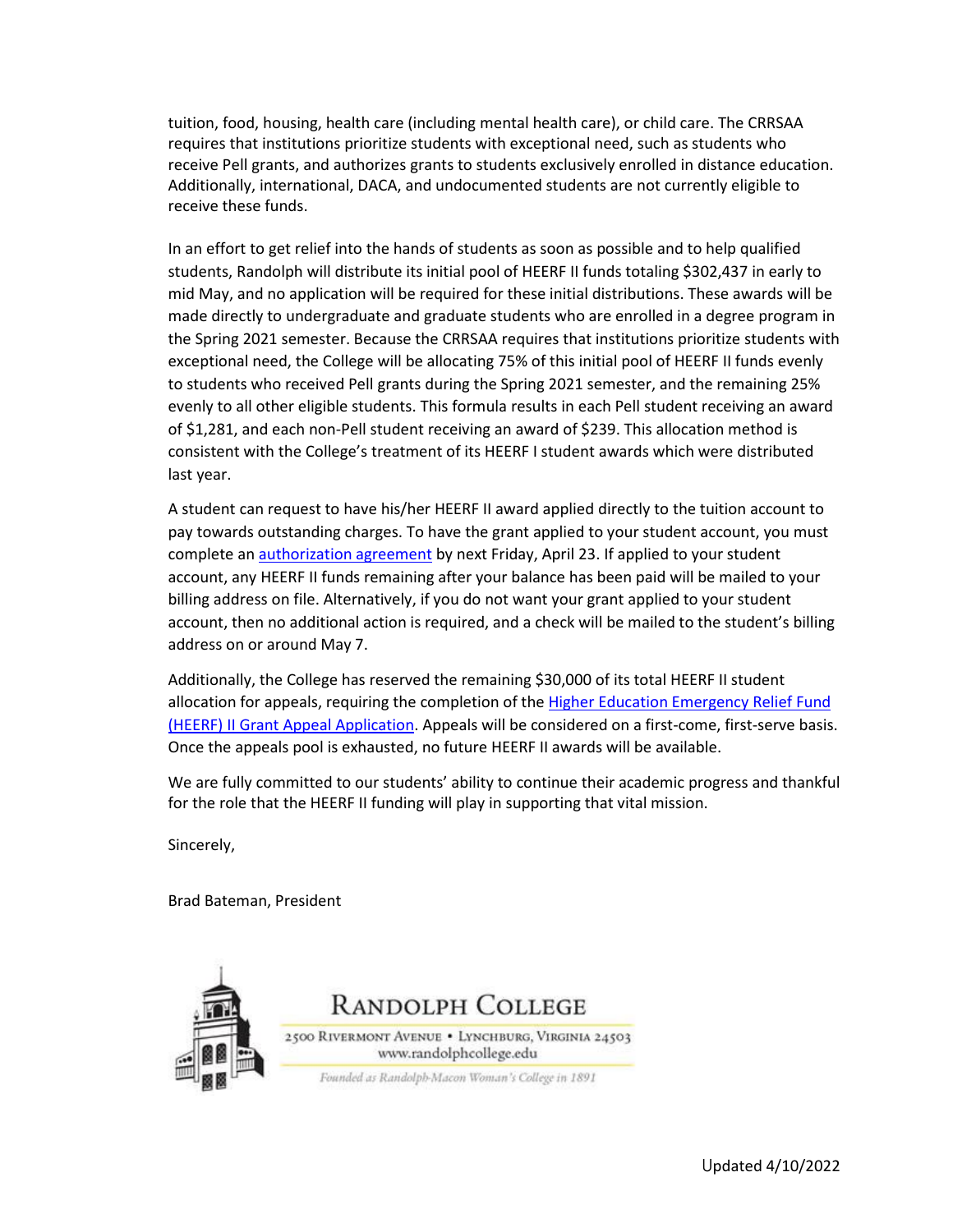## $\triangleright$  HEERF III, November 30, 2021

Dear Randolph Students and Families,

As a result of Congress passing the American Rescue Plan Act (ARPA), Randolph has been allocated \$866,466 in emergency student aid as part of the Higher Education Emergency Relief Fund (HEERF) III to assist eligible students. This is the third such allocation of funding for students since the onset of the pandemic, following the HEERF II allocation from the Coronavirus Response and Relief Supplemental Appropriations Act (CRRSAA) earlier this year and the previous HEERF I from the CARES Act in 2020. The guidance from the Department of Education (ED) regarding the use of these funds is similar to that of HEERF II with slight changes. The most notable change from previous HEERF allocations is that international, DACA, and undocumented students are now eligible to receive these funds. Like previous HEERF allocations, these financial aid grants from the ARPA can be used for any component of the student's cost of attendance or for emergency costs that arise due to coronavirus, such as tuition, food, housing, health care (including mental health care), or child care. The ARPA again requires that institutions prioritize students with exceptional need, such as students who receive Pell grants, and authorizes grants to students exclusively enrolled in distance education.

In an effort to get relief into the hands of students as soon as possible and to help qualified students, Randolph will distribute its HEERF III funds totaling \$866,466 in mid December, and no application will be required for these distributions. These awards will be made directly to undergraduate and graduate students who are enrolled in a degree program in the Fall 2021 semester. Because the ARPA requires that institutions prioritize students with exceptional need, the College will be allocating 75% of its HEERF III funds evenly to students who received Pell grants during the Fall 2021 semester, and the remaining 25% evenly to all other eligible students. This formula results in each Pell student receiving an award of \$3,475, and each non-Pell student receiving an award of \$609. This allocation method is consistent with the College's treatment of its HEERF II student awards distributed in spring 2021, as well as its HEERF I student awards which were distributed last year.

A student can request to have his/her HEERF III award applied directly to the tuition account to pay towards outstanding charges. To have the grant applied to your student account, you must complete an authorization agreement by this Monday, December 6. If applied to your student account, any HEERF III funds remaining after your balance has been paid will be mailed to your billing address on file. Alternatively, if you do not want your grant applied to your student account, then no additional action is required, and a check will be mailed to the student's billing address on or around December 17.

Additionally, if you have experienced recent unemployment of a family member or other financial hardships, you may be eligible for a financial aid adjustment. Please see the "Special Circumstances" section of the Financial Aid web site (Special Circumstances - Financial Aid (randolphcollege.edu) for further information. If you have questions, please contact the Financial Aid Office at (434) 947-8128.

We are fully committed to our students' ability to continue their academic progress and thankful for the role that the HEERF III funding will play in supporting that vital mission.